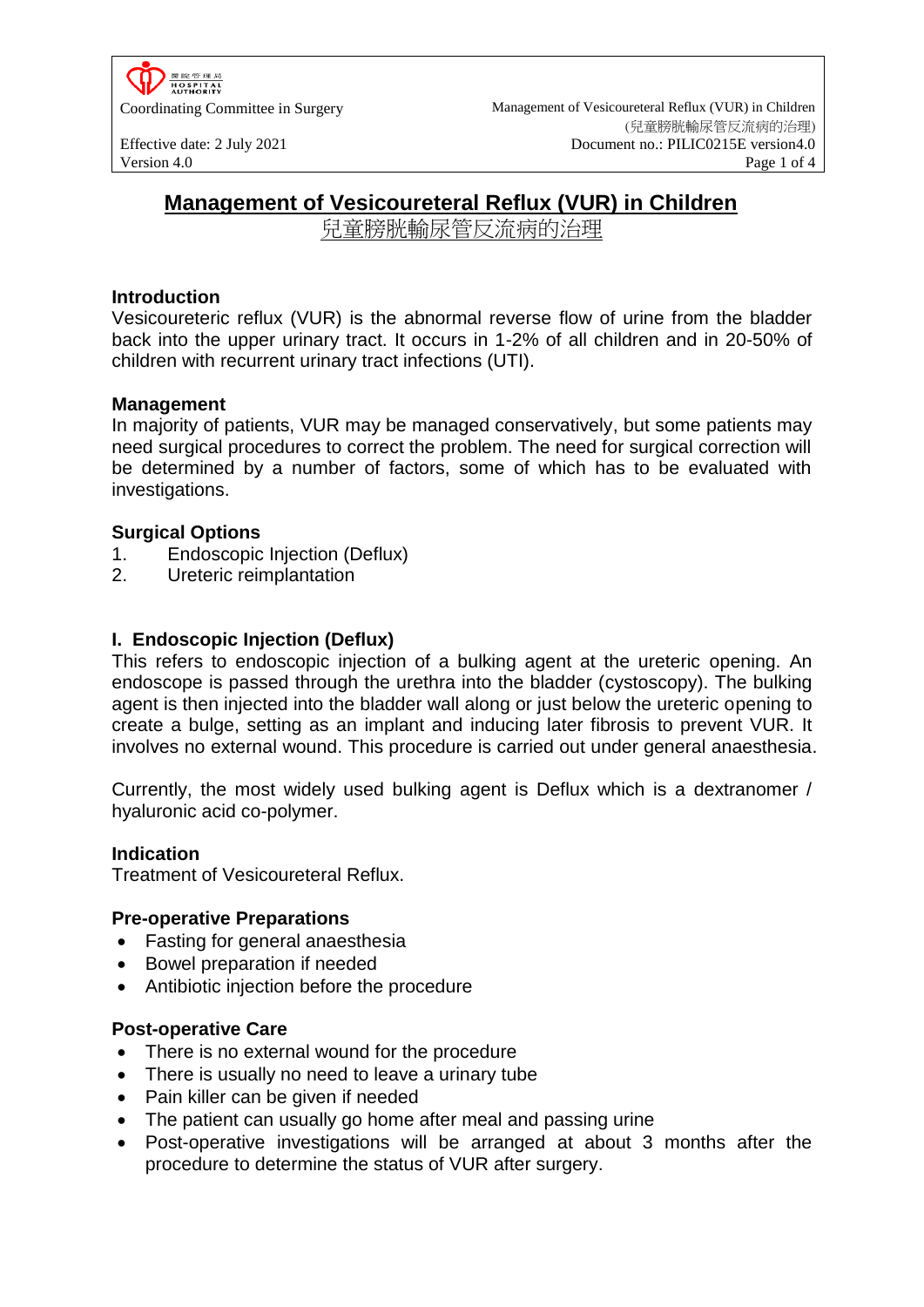

Prophylactic antibiotics should be continued until the imagings are reviewed.

## **Risks and Complications**

- Bleeding blood stained urine or blood from meatus o generally stops by itself
- Infection urinary tract infection may be caused by the procedure, and there can be recurrent infection after procedure
- Urethral, ureteric or bladder injury due to the passage of the cystoscope
- Urine retention unable to pass urine after the procedure usually temporary, may be due to pain after the procedure
- Persistent VUR
- Newly developed VUR on the opposite side ureter
- Ureteric obstruction at the injection site
- In some patients, the ureteric insertion site may be abnormal so that endscopic injection is not feasible. This can only be confirmed upon cystoscopy

Some of these complications may need further intervention or operations to handle

#### **Outcome**

Possible outcomes include complete resolution, downgrading or no change of the status of VUR. Occasionally there may be development of reflux in the previously normal ureter on the opposite side.

The rate of successful resolution by a single injection ranges from 60-90%. It is affected by pre-operative grading, underlying structural abnormality of the ureter and functional abnormality of the bladder. If needed, it is possible to repeat endoscopic injections or other surgery for residual VUR.

#### **II. Ureteric reimplantation**

The principle of the procedure is to increase the length of the submucosal tunnel in which the ureter will travel before reaching the internal ureteric orifice in bladder. This tunnel then acts as a valve to prevent reflux. Ureteric reimplantation can be done from extravesical or intravesical approach.

Traditionally, this procedure is performed via an open approach. However, with the advent of minimally invasive techniques, this procedure can also be performed by laparoscopic means which is also known as minimally invasive surgery or keyhole surgery.

#### **Indications**

Treatment of VUR, vesicoureteral junction obstruction (VUJO), or in conjunction with other procedures to correct congenital abnormalities of the bladder or ureter.

In some cases, there may be technical difficulty, surgical complications or anaesthetic complications during the operation so that laparoscopic procedures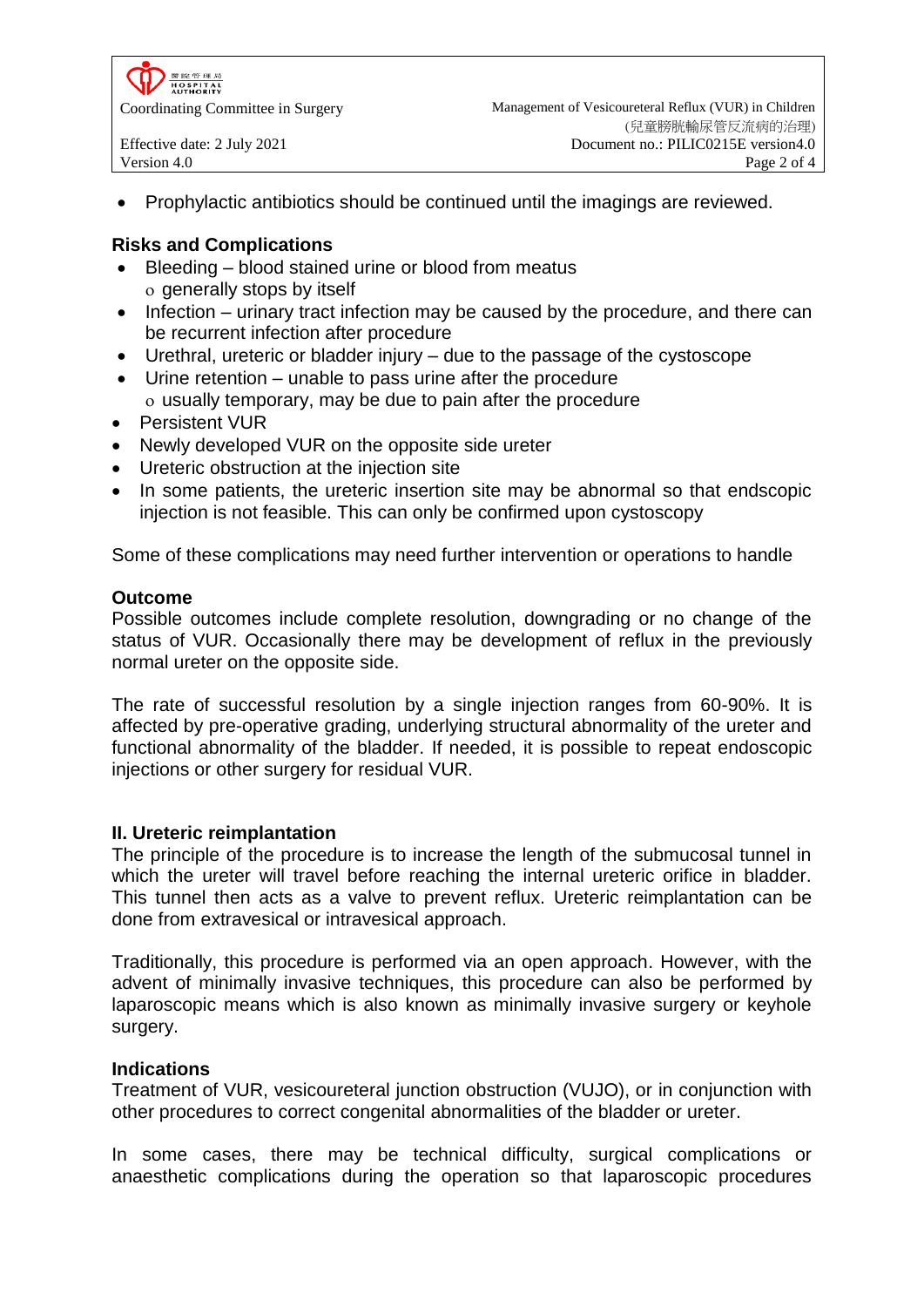

cannot be safely carried out. Then laparoscopic surgery may be changed to an open procedure at any time. In this case the post-operative care may differ from that below.

# **Pre-operative Preparations**

- Fasting for general anaesthesia
- Bowel preparation
- Intravenous antibiotics on induction

# **Post-operative Care**

- Dressing will be applied to the abdominal wounds and should be left intact until inspection by medical staff
- A urethral tube to the bladder will be in place. For laparosopic procedures this is kept for 1-2 days. For open procedures, this may be kept for a longer time and there may be other tubes and drains.
- Pain killer may be given if needed
- The time to go home would depend on the patient's general condition.
- The patient may have normal daily activities after going home.
- Post-operative investigations will be arranged at about 3 months after procedure to determine the status of VUR after surgery.
- Prophylactic antibiotics should be continued until the radiological imagings are reviewed.

# **Risks and Complications**

- Bleeding minor bleeding from wounds and blood stained urine may stop by itself. Major bleeds may require intervention
- Wound infection may cause wound breakdown or require laying open and dressing of the wound
- Recurrent urinary tract infection
- Persistent VUR
- Urethral injury from insertion of the cystoscope and tubes
- Injury to surrounding organs
- Ureteral obstruction may occur at the site of new ureteral opening and may require intervention
- Urine leakage at the new junction– usually resolves with urinary drainage, major breakdown may require surgical intervention
- Neurogenic bladder dysfunction an uncommon but severe complication when extravesical reimplanation is done on both sides.

Some of these complications may need further interventions or operations to handle

# **Outcome**

Possible outcomes include complete resolution, downgrading or no change of the status of VUR. Occasionally there may be the development of reflux in the previously normal ureter on the opposite side.